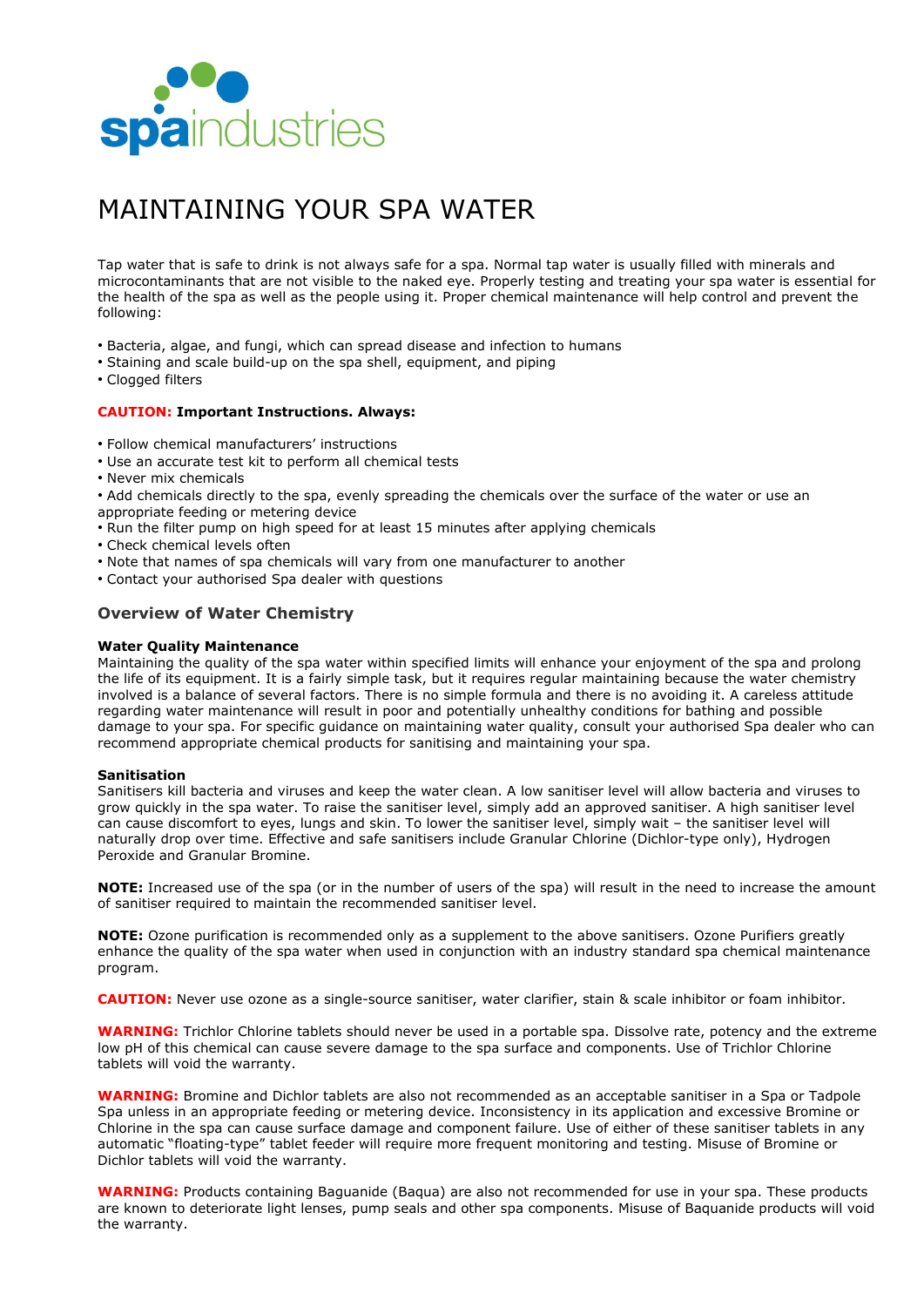# **Super Sanitisation (Spa Shock)**

Normal sanitation does not eliminate Chloramines (trapped Chlorine), Bromamines (trapped Bromine), along with other non-filterable wastes, such as perspiration, oils, hair sprays, etc. that can build up in the water. These substances make the water unattractive in appearance and odour, and can interfere with sanitiser effectiveness. Super Sanitation is achieved by adding high levels of Spa Fresh Shock or equivalent which is a non-Chlorine shock (Potassium Peroxymonosulfate or equivalent). Contact your authorised Spa dealer for assistance.

When Super Sanitising your spa water, and providing that you are available to attend to the safety of any children present, you should allow the high level of oxidiser to off-gas by opening the spa cover at least half way for a minimum of 20 minutes. Failure to allow high concentrations of sanitiser to off-gas with the spa cover open will cause the underneath side of the cover to discolor and degrade. Such damage to the spa cover is not covered under the terms of your spa's warranty.

**WARNING:** Never leave an open spa unattended, especially if there are children present.

### **pH Control**

Proper pH balance is extremely important in providing water that is comfortable to the user, and preventing damage to the spa and equipment. The measure of acidity and basicity in the water is called pH. The pH scale ranges from 0- 14. Levels of pH less than 7.0 are acidic while pH levels greater than 7.0 are basic. The proper pH range for a spa is 7.4-7.6. High pH levels (greater than 7.6) can cause scale build-up on the spa and its equipment, cloudy water, a prematurely dirty filter, and less effective sanitation. To correct high pH levels, add a pH decreaser. Low pH levels (less than 7.4): can cause discomfort to the spa users, rapid dissipation of sanitiser, and corrosion to the spa equipment. To increase pH levels, add a pH increaser.

**NOTE:** Never use Muriatic or Hydrochloric acid to adjust pH as it can damage the spa shell and surrounding components.

## **Total Alkalinity (TA)**

TA is the quantitative measurement of alkaline components (carbonates and bicarbonates) present in water, which if properly adjusted, act as a buffer against rapid pH changes. Proper total alkalinity levels are important to ensure optimal chemical balance in spas. Low TA can cause the pH to be unstable causing the water to be corrosive or scale forming to the spa and its equipment. To correct low TA, add a Total Alkalinity Increaser. High TA can cause scale build-up, cloudy water, as well as other pH problems. If the spa water has high TA, contact your authorised Spa dealer for assistance.

# **Calcium Hardness (CH)**

CH is the measure of dissolved calcium in the water. Low CH (soft water) can stain the spa surface as well as cause corrosion to the spa and its equipment. To correct low CH, add a CH Increaser. High CH (hard water) can cause cloudy water as well as rough scale build-up on the spa surface and equipment. If the spa water has high CH, it is preferable to either dilute the water's hardness by blending the water with water from a water softener, or by the addition of a special water softening chemical (contact your authorised Spa dealer).

**IMPORTANT:** Never fill the spa with soft water unless an appropriate mineral supplement is immediately added For further information, contact your authorised Spa dealer.

#### **Stain and Scale Control**

Stain and scale problems are common in hot water environments. To help prevent and control staining and scaling, add a Stain and Scale Inhibitor.

#### **Foam Control**

Spa water that is polluted with body oils and lotions, combined with high water temperatures, can cause excessive surface foaming. For a temporary fix, add a Foam Remover. The best way to control foam is to Super Sanitise the water; this will destroy the soap agents that normal levels of sanitiser will not.

## **Cloudy Water Prevention and Control**

There are two basic reasons that spa water becomes cloudy. Non-filterable liquid waste (e.g. perspiration) has contaminated the water. To remove these substances, Super Sanitise the water. Or, non-filterable micro-particulate waste (e.g. dust) has contaminated the water. To remove these substances use a Water Clarifier.

# **Starting the Spa with New Water**

**IMPORTANT:** Never fill the spa with soft water unless an appropriate mineral supplement is immediately added. If your water is extremely hard, it is preferable to either dilute the water's hardness by blending the water with water from a water softener, or by the addition of a special water softening chemical. For more information, contact your authorised Spa dealer.

**Step 1:** Add the prescribed dose of Stain and Scale Inhibitor while filling the spa. This will provide the initial protection against staining and scaling. Once the spa is filled, add the prescribed dose of Water Clarifier. This will clear the water of any micro-particulates that may be in the new water.

**Step 2:** If possible, have your authorised Spa dealer test the calcium hardness (CH) of your spa water. Adjust the CH to 150-200 parts per million (PPM).

**Step 3:** Test and adjust the Total Alkalinity (TA). TA should measure 100 to 120 PPM.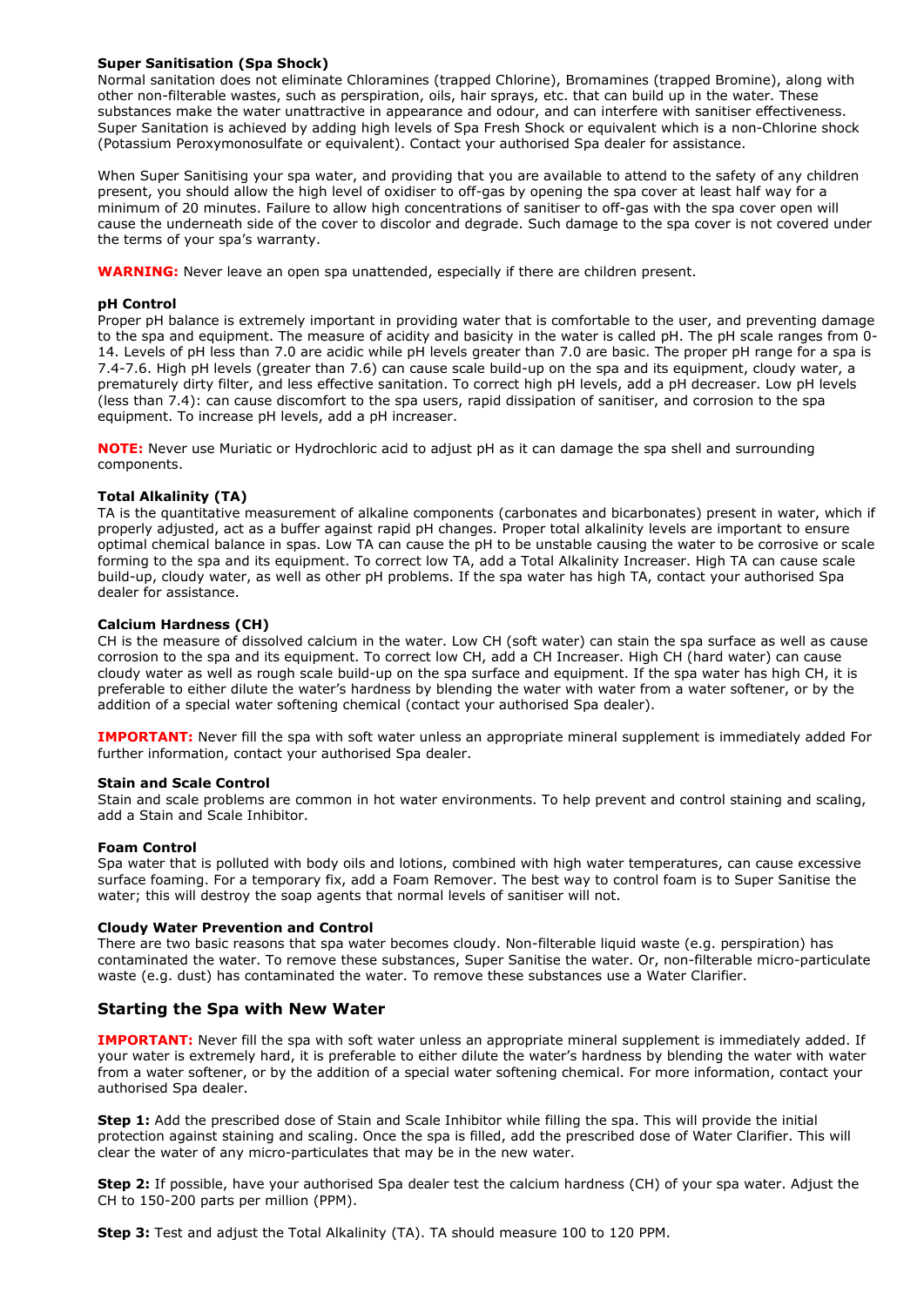**Step 4:** Test and adjust the pH. Water pH should measure 7.4 to 7.6.

**Step 5:** After the spa water has circulated for 1 hour, Super Sanitise the water by adding 2 teaspoons (10cc) of Granular Chlorine (Dichlor-type only) or 4 teaspoons (20cc) of Granular Bromine per 200 gallons (909.2l) of spa water. (For complete details, refer to the Super Sanitation section.) After several hours, check sanitiser level and adjust, if necessary, to the following:

| <b>Without Ozone</b>               | <b>With Ozone</b> |
|------------------------------------|-------------------|
| Chlorine Level 3.0-4.0 PPM         | $1.0 - 3.0$ PPM   |
| Bromine Level 2.0-4.0 PPM          | 4.0-10.0 PPM      |
| Hydrogen Peroxide Level 80-100 PPM | 60-80 PPM         |

\*PPM=Parts per million

**IMPORTANT:** Do not enter the spa water until the sanitiser range is within the above stated boundaries. NOTE: If the sanitiser level is too high, simply wait as the sanitiser level will naturally drop over time.

**Step 6:** Startup water chemistry is now complete. However, it may take several days for the filter to completely clear the water.

# **Maintaining Spa Water**

#### **Sanitiser and pH Levels**

It is important to test and adjust the sanitiser and pH levels of your spa on a frequent basis. These tests should be performed prior to each use of the spa. At a minimum it is recommended that you test the spa water 2-3 times a week, regardless of use.

Always test the pH level before you test the sanitiser level. If the pH level is not within the correct range (7.4-7.6), make the necessary adjustments.

With each sanitiser test, use either granular Chlorine(Dichlor-type only) or granular Bromine to maintain the following levels:

| <b>With Ozone</b> |
|-------------------|
| 1.0-3.0 PPM       |
| 4.0-10.0 PPM      |
| 60-80 PPM         |
|                   |

\*PPM=Parts per million

**IMPORTANT:** To maintain the level of sanitiser with Bromine or Chlorine (Dichlor-type only) tablets, contact your authorised Spa dealer for assistance.

#### **Super Sanitation (Spa Shock)**

Super Sanitise the water once a week by adding 40 grams (2.5 tablespoons) of Spa Fresh Shock (or equivalent) per 1000 litres of water

**NOTE:** Super sanitation may be required more than once per week for heavy usage.

#### **Stain and Scale Control**

Use a Stain and Scale Inhibitor per the manufacturer's instructions. Add the chemical 3-4 days after Super Sanitation.

## **Foam Control**

Use a Foam Remover per the manufacturer's instructions as needed.

## **Cloudy Water Prevention and Control**

Use a Water Clarifier per the manufacturer's instructions. Add the chemical 3-4 days after Super Sanitation.

## **Water Chemistry Troubleshooting**

Prior to each spa use, check the water. If the water appears cloudy or off-colour, has significant surface foam, or smells excessively of chlorine or bromine, then water needs to be treated or drained. Using the spa under these conditions could result in a skin rash or irritation or possibly an infection or other serious health risk. For assistance in handling spa water chemistry, contact your authorised Spa dealer or another service center capable of performing a computerised water analysis.

## **Changing Spa Water**

As you use your spa, soap and detergent residues from your skin and bathing suits, along with other substances from maintaining the spa's water chemistry will accumulate in the spa water and make maintaining the water more difficult. Rinsing your bathing suits, and showering without soap, prior to entering your spa will increase the life of your spa water. Depending upon usage, the spa water will need to be changed every 4-6 months or when the water chemical levels become difficult to manage. When changing spa water, if your spa is fitted with JetPaks™. remove all JetPaks™. Clean the JetPod™ areas with a spa surface cleaner. See Spa Shell Care. Clean the plumbing areas on the back of the JetPaks with a spa surface cleaner and a long, soft bristle brush.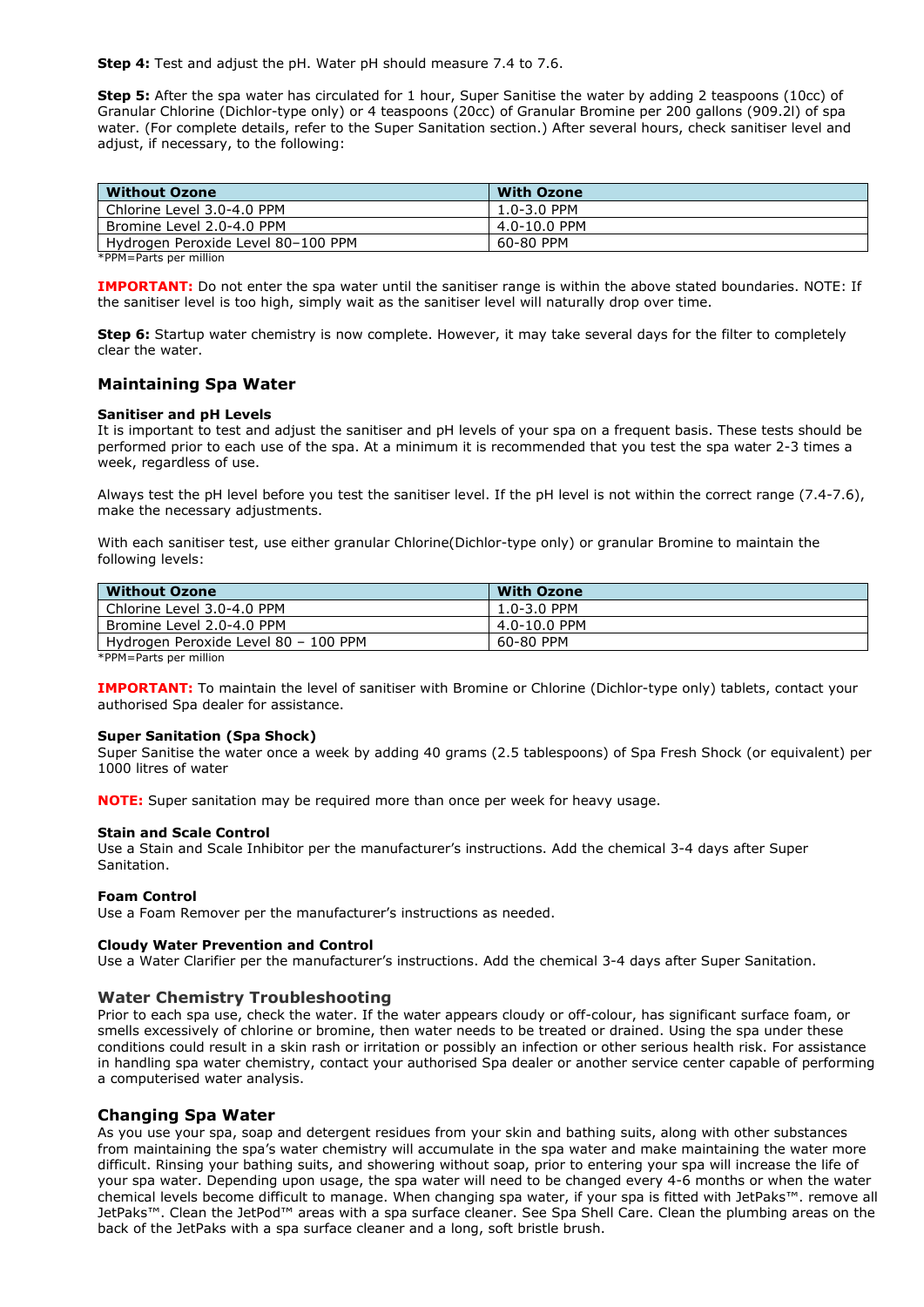**IMPORTANT:** Drain your spa to an area that can handle a large quantity of water. If draining water onto vegetation, make sure that the sanitiser level (Chlorine or Bromine level) of the water is less than 0.5 PPM. Page 5 of 6

**WARNING:** Avoid drainage that can lead into basement window wells.

# **To Drain Your Spa:**

**Step 1:** Turn-off main electrical breaker to spa.

**Step 2:** Locate drain spout below equipment compartment door.



**Step 3:** Pull the drain spout out with a slight clockwise turn.



**Note:** Drain spout is fully extended at approximately 50mm. Use pliers if needed.

**Step 4:** Remove drain cap.



**Note:** The drain spout will not drain when fully extended.

**Step 5:** Attach a standard garden hose. Push the drain spout in halfway to actuate the drain.



**Note:** The Spa will drain about 20 litres per minute. Ensure that the drainage is in an area safely away from window wells or basement entries.

**Step 6:** Once the spa is fully drained, pull the drain spout out all the way, remove hose, replace the drain cap and push drain in all the way.

# **To Refill Your Spa:**

**WARNING:** When refilling the spa, always Super Sanitise the new water by adhering to the instructions in the Water Chemistry section.

**Step 1:** To avoid air pockets in the pump(s), refill the spa with water by placing the hose into the filter compartment through the Weir door. Fill to the water level indication on the faceplate of the filter assembly.